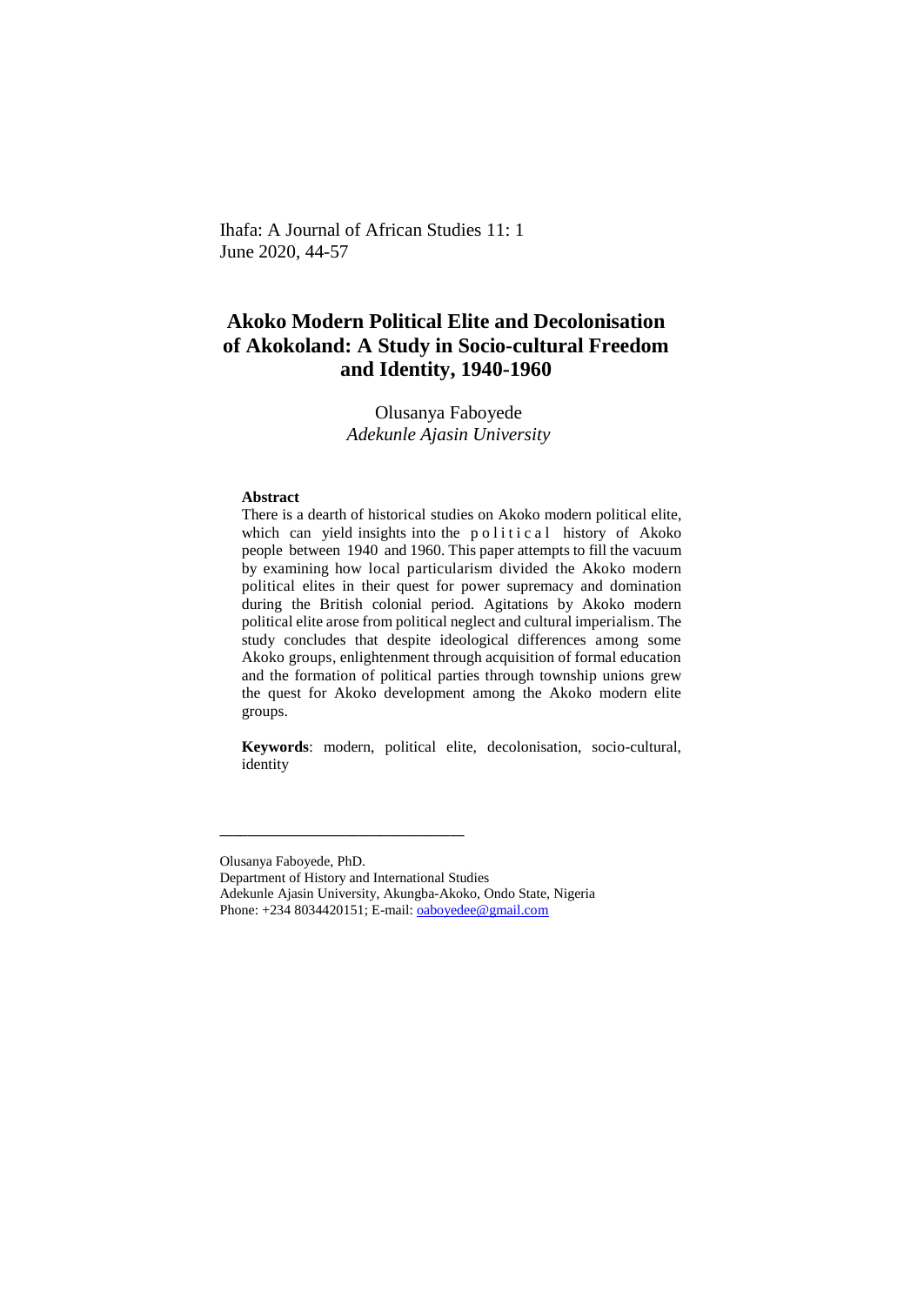### **Introduction and Conceptual Clarification**

A number of studies (such as Trager 2001, Adeboye 1996, Crowder & Ikime 1970, Dlakwa n.d., Beinart 1985, and Faller 1955) have affirmed the importance of traditional institutions in socio-cultural and political lives of African societies, Akokoland inclusive. As the British colonialists sought to establish colonial rule, they later felt that such intention could not be achieved without recognising existing norms and values among Akoko communities. However, the inability of the British officials to integrate Akoko socio-cultural values into colonial administration influenced the modern political elite in Akokoland to struggle for decolonisation and socio-political freedom of towns and villages in the region.

This paper brings to the fore how Akoko modern political elite displayed the spirit of nationalism against the British cultural imperialism. It employs the narrative and analytical method of data analysis to underscore the impact of decolonisation in Akoko society and explain the relevance of the principle of *atunluse* (the progressives) as demonstrated in the formation of socio-cultural associations that later metamorphosed into new political parties in Akokoland. It also demonstrates how Akoko modern political elite resisted British colonial rule and how the resistance against colonial rule in Akokoland led to political activism and agitation for economic liberation**.** The decolonisation in Akoko society was an important singular factor that hampered the British rule in Akokoland.

The paper conceptualises Akoko modern political elite and decolonisation to guide its focus on the political activities of the elite in Akokoland. Though a worldwide phenomenon as Jean Comaroff and John Comaroff (2011) observed, decolonisation in this paper refers to resistance to foreign rule and imperialism. As a result of the aftermath of the British colonial rule in Akokoland, the people protested against colonialism with the intention of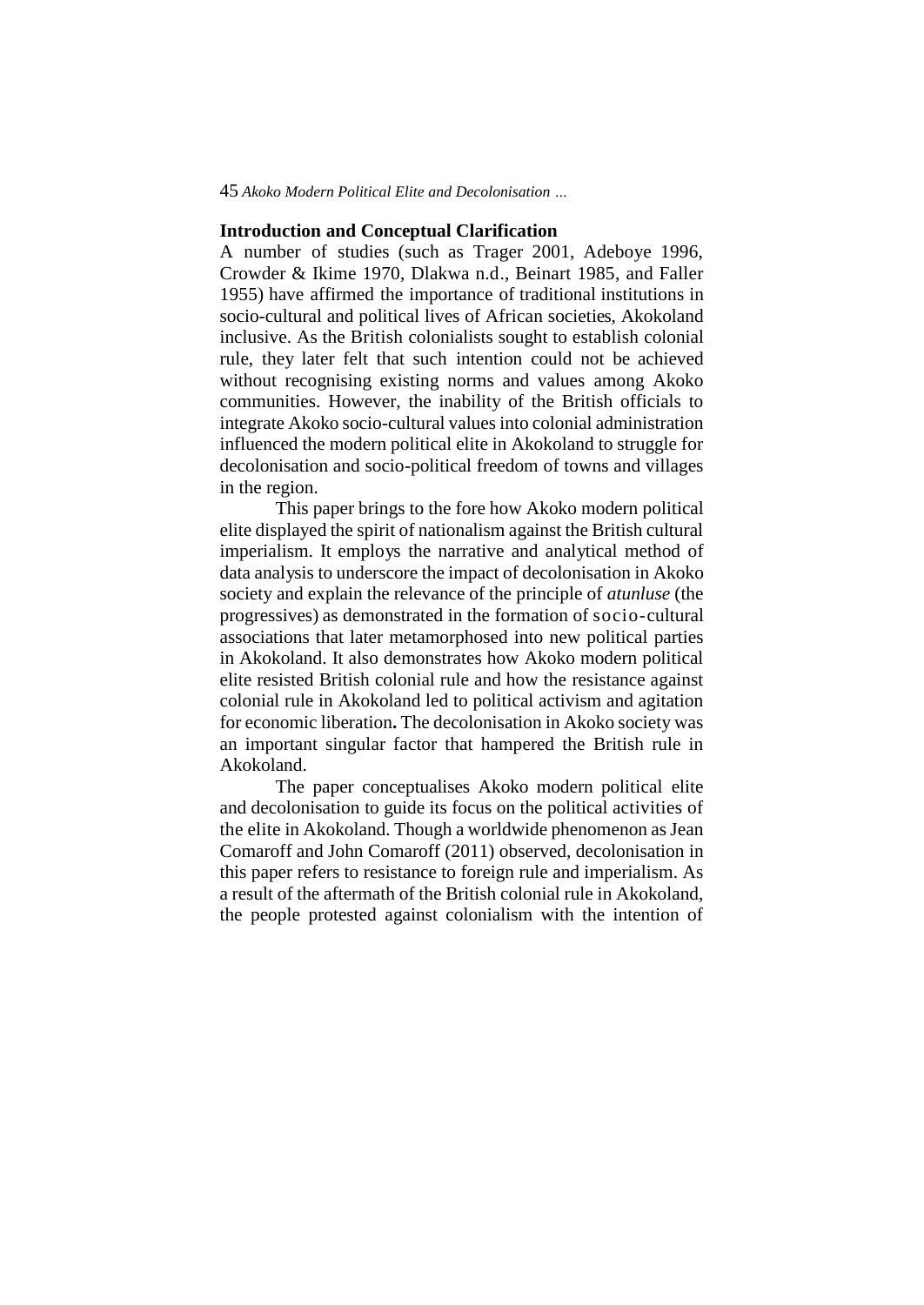eradicating political dominance. The Akoko modern political elite in this context refer to the politically literate, including literate traditional rulers and business men in Akoko communities.

The paper employs primary and secondary data sources. Primary source materials were obtained from archival documents and interviews with some important personalities that were considered to be sufficiently knowledgeable about the trend of political activities during the late colonial period. The word *atunluse* as used in the paper is a socio-cultural concept adopted as a symbol of good leadership among the non-literate people in Akokoland.

# **Traditions of Origin and Geographical Description of the Study Area**

Traditions of origin of Akoko people are diverse and their grouping was based on dialectal speech (Beeley: 1934). On the name "Akoko", (Akomolafe 1976:4-5) provided three explanations on its origin. However, most of the towns and villages linked their evolution to Kabba, Benin and Ile-Ife through direct or indirect migration to the present domain (Saba 2003: 6 - 8 and Faboyede 2013: 13-15). In response to contentious claims on Akoko background, Oginni (1973) claimed that Ile-Ife was looked upon by Yoruba people, including the peoples of Akokoland as 'the origin of life', that is, where the world was created (Oginni 1973:92). As part of the central argument of this paper, contrary to the historical argument that Ile-Ife was the centre of dispersal of Yoruba civilisation, this paper shall further reveal disunity among Akoko communities as earlier pointed out. Instead, it sees Ile-Ife as one of the centres of dispersals (Faboyede 2013: 15).

On the geographical description of the people and land in Akoko, many scholars have indeed presented different surveys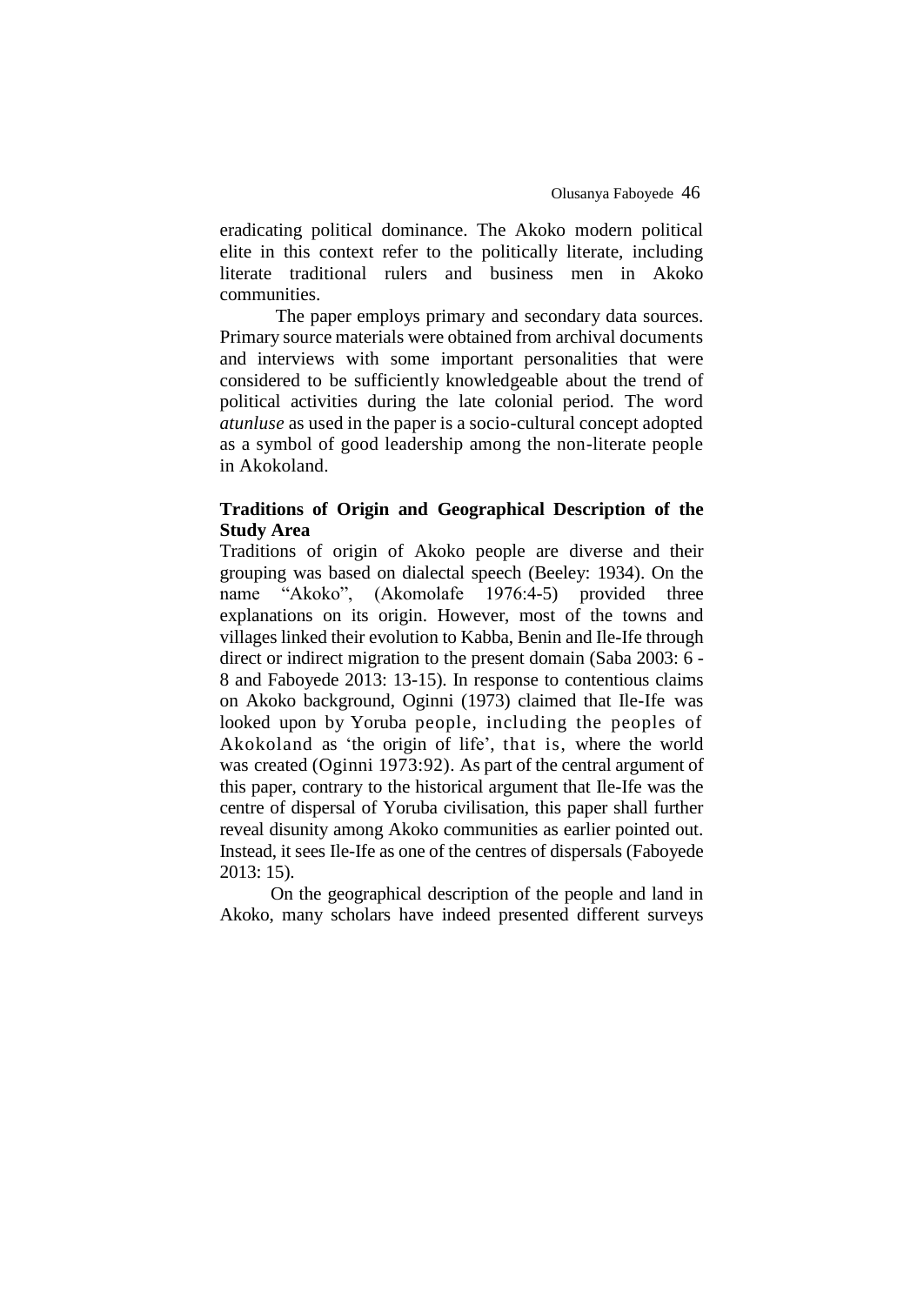(Akintoye 1971:5, Adegbulu 2004:185-187, Olukoju 1983:77 & Olukoju 2003: viii). For instance, Olukoju claimed that Akoko was occupied by the Yoruba-speaking communities of present Akoko of Ondo State (Olukoju 2003: viii). The physical features of Akokoland comprise small rivers and streams, hills, circular plateau and fertile land that enabled farming, social and economic interactions (Olukoju 2003:144, Akomolafe 1976: 3). Akokoland is made up of independent forty-five towns and villages with linear patterns of settlement. The topography is densely forest land that allowed easy movement of people to practice trade on agricultural produce (Faboyede 2013: 9-10 and Akomolafe 1976:2-3).

## **Akoko Modern Political Elite: Socio-cultural Associations and the Emergence of Political Parties, 1940-1950**

The participation of Akoko modern political elite in the decolonisation of Akoko reflected on the altered status of the traditional rulers (old elite) which opened the space for modern political elite to agitate for the development of Akoko towns and villages (Faboyede 2019: 52-53). The sudden change was attributed to yearnings for desirable development in Akokoland among the group of educated elite and political leaders - R. A. Olusa, D. K. Olumofin, I. A. Olukoju, N. G. Asanbe, and J. A. Adeniyi (Faboyede  $2013:128$ <sup>1</sup> - and the pace of Nigerian nationalism (Olukoju 2003: 200).

In the same vein, socio-cultural groups like Oka Youth Organisation, Supare Development Association (SDA), and Isua Progressive Society (IPS) were formed in the 1940s and 1950s among other reasons to agitate for the inclusion of the modern educated elite in colonial rule. The aim was to foster unity among the educated elite and the new breed politicians in Akoko communities (N. A. I. 1942 & 1949).

Socio-cultural associations in Akoko were more conservative than radical in their demands. The modern political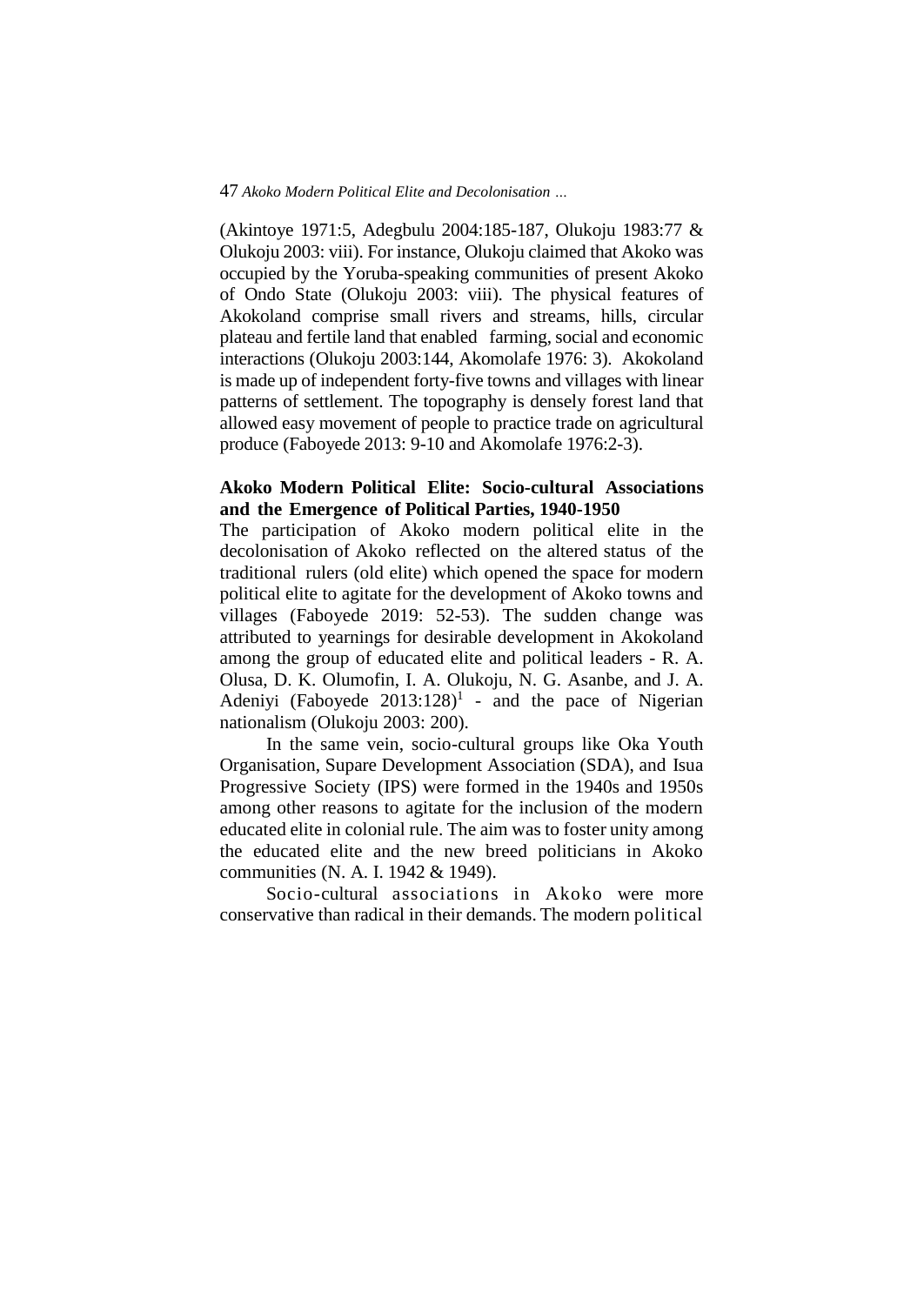elite in the hinterland of Lagos were very radical as aptly described by Michael Crowder. He made a clear distinction of their political activities as a proto-nationalism that demanded for an increasing participation in the political processes and a fairer deal for Lagosians, and indeed Africans (Crowder 1971:407, Hodgin 1951:707, Adeleye 1976:15, Coleman 1971: 98&178).

On this background, it is important to mention that acrimony among the modern political elite in Akoko posed a threat to unity during the early stage of the struggle to achieve their main aim which was decolonisation. In effect, Akoko modern political elite began to cause violence among themselves in order to be individually accommodated by the British colonial officials. Pressure groups were more prominent in major towns such as Ikare, Oka, Ogbagi and Arigidi. Outlying communities were marginally involved in the decolonisation processes due to gradual and uneven expansion of formal education (Faboyede 2013:127-128). The Akoko modern political elite were merely bound by the ties of sociocultural identity and sub-ethnic dispositions. Adesina (2004:1) observed the inherent danger in sub-ethnic identity on socioeconomic development and strained relationship, which are bedrock of growth and development.

At a stage, there was no common bargain among the political class in Akokoland. Different socio-cultural groups of political class in each town and village pursued divergent interests to facilitate infrastructural development in their areas. This was indeed a factor that promoted underdevelopment in Akokoland. Similarly, the structure of kinship that formed the basis of their organisation was turned to instrument of ideological differences. In fact, the problems that further emanated from the seed of non-centralised political institutions and the split of towns and villages into confederacy of a large number of politically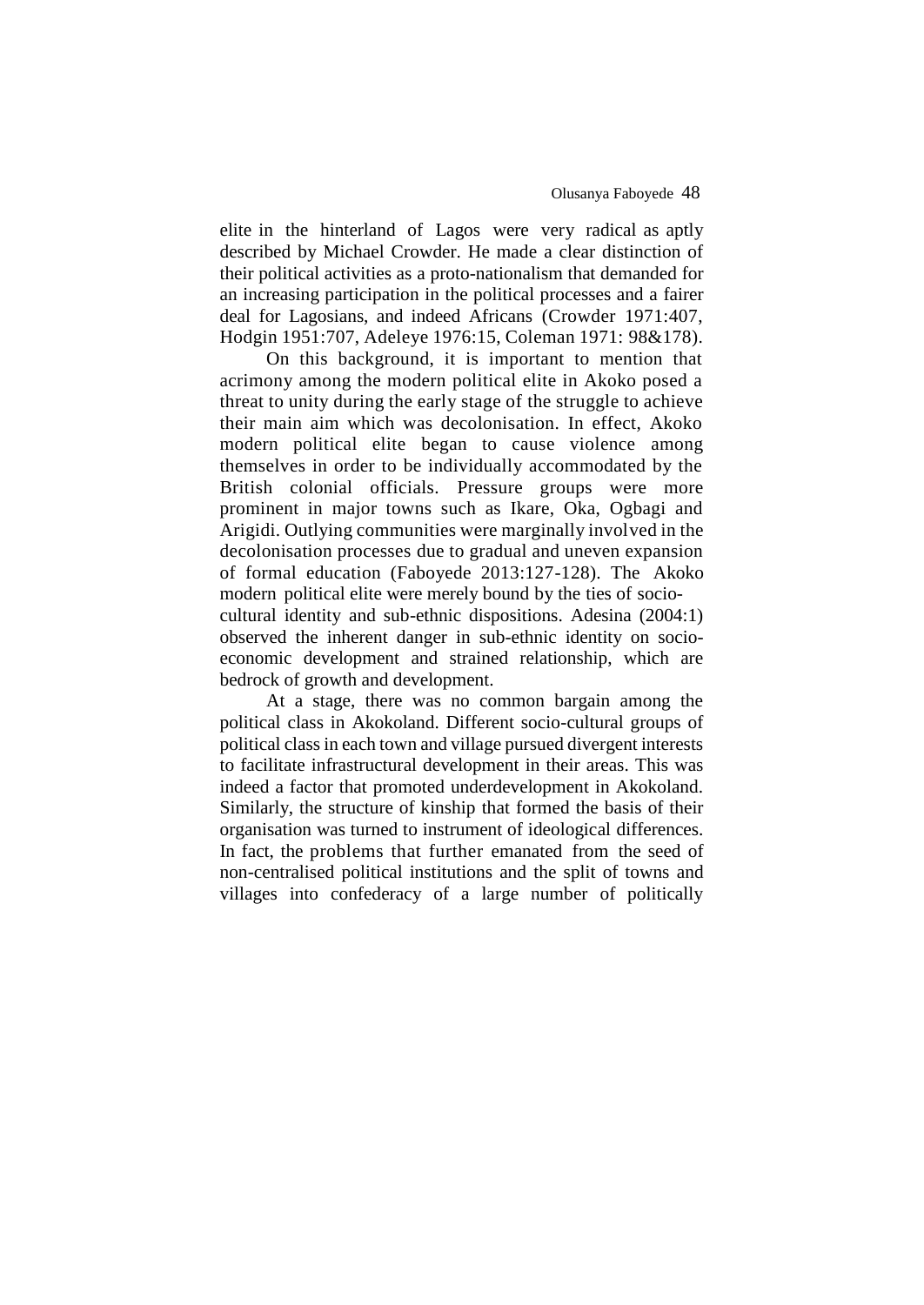independent units (Akomolafe 1976:13) became the bane of growth in Akokoland during the revival period.

In spite of the differences, however, socio-cultural associations called *ẹgbẹ* were restructured and used as a platform to push for decolonisation towards the transformation of towns and villages in Akokoland. For example, Isua Progressive Society was formed with the aim of facilitating social amenities in the markets for trade and industrial expansion. The association supported the relocation of *Ogbogbo* market from Isua-Ile to *Afin* (palace) quarter in Isua-Oke as a way of integrating Isua-Ile, Ahinmi and Oyara quarters. (N.A.I:1949). Oka Improvement Society (OIS) was launched in 1945 at Oka-Akoko for the purpose of agitating for the building of hospitals for better health services delivery; and establishment of secondary schools for every adolescent to acquire western education. There was also the agitation for provision of adequate supply of pipe-borne water and electricity and the call for Oka roads to be tarred and linked to the Isua major road for easy transportation of kolanuts and other farm produce from Ikare, Akungba, Arigidi, Okeagbe, Supare, Omuo, and Irun to Kukuruku and Ebiraland  $(N.A.I. 1945)$ .

Politically, things began to change as the colonial policy widened the representation of the interests of socio-political groups in Akokoland. Bureaucrats, businessmen and professionals in public services also took profound interests in advancing the development of Akoko communities. Between 1940s and 1950s, the participation of Akoko indigenes at the major policy-making levels and assumption of positions of responsibilities increased. Fellows like D. I. Bada (B.A. and Dip. Ed.) of Ikare and J. Akande (B. A.) of Arigidi went abroad to obtain university degrees while J. L. Akeredolu ( B.D. TH. ) of Ikare and E. O. Bola (B.A. and Dip. Ed) of Oba were the first set of educated elite that obtained University degrees to influence the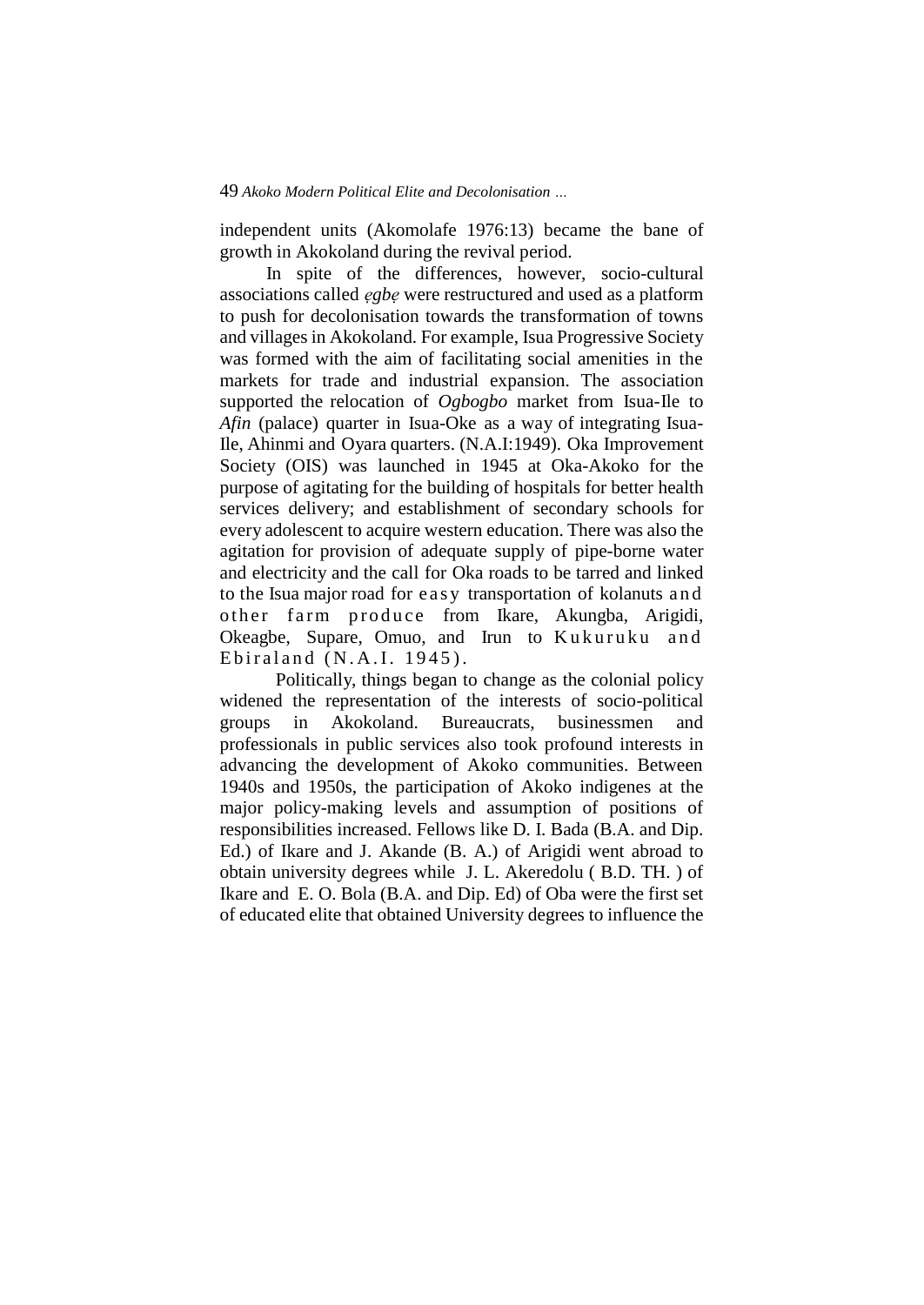growth of Akokoland (Akeredolu 1986: 75 and Faboyede 2013: 126-127).

The socio-cultural associations became political movements which designed their programmes to promote the spirit of brotherhood and improve on the provision of public amenities. As a result, the principles of associations were springboards to political parties' manifestoes. The Akoko Political Party (APP) and Oka People's Party (OPP) were established in 1950. These were followed by Akoko Freedom Party (AFP), which was inaugurated in Irun in 1954 (Faboyede 2013: 147). The political campaign was more formidable with the formation of Action Group (AG) at Owo in 1951 and National Council for Nigerian and Cameroun (NCNC). The launch of the two political parties opened a new chapter in the political transformation of Akokoland and its people as the pressure groups moved with the tide of politics in Lagos and Ibadan (*The Nation* 2013: 44).

The popularity of growing political parties increased the participation of the likes of young vibrant political elite such as R. A. Olusa, D. K. Olumofin, I. A. Olukoju, N. G. Asanbe, J. A. Adeniyi (Faboyede 2013:128 & Omiyeniyi Interview in 2018), among others to translate the acquisition of formal education into the principle of *atunluse* (the progressives) as the main vehicle of Akoko politics by staging protests against the colonial government. In a related development, the Akoko modern political elite launched public protests and campaigns through local newspapers like The Daily Service *(*1938-1960), Sunday Express (1959), Sunday Times (1953), The Nigerian Weekly Record (1951), and The Nigerian Citizens (1948). Also, the newspapers publicised and displayed Akoko political parties' manifestoes and jingles*.* The newspapers were used for public enlightenment on the danger inherent in the British colonial rule on Akoko society. Thus, the newspapers became the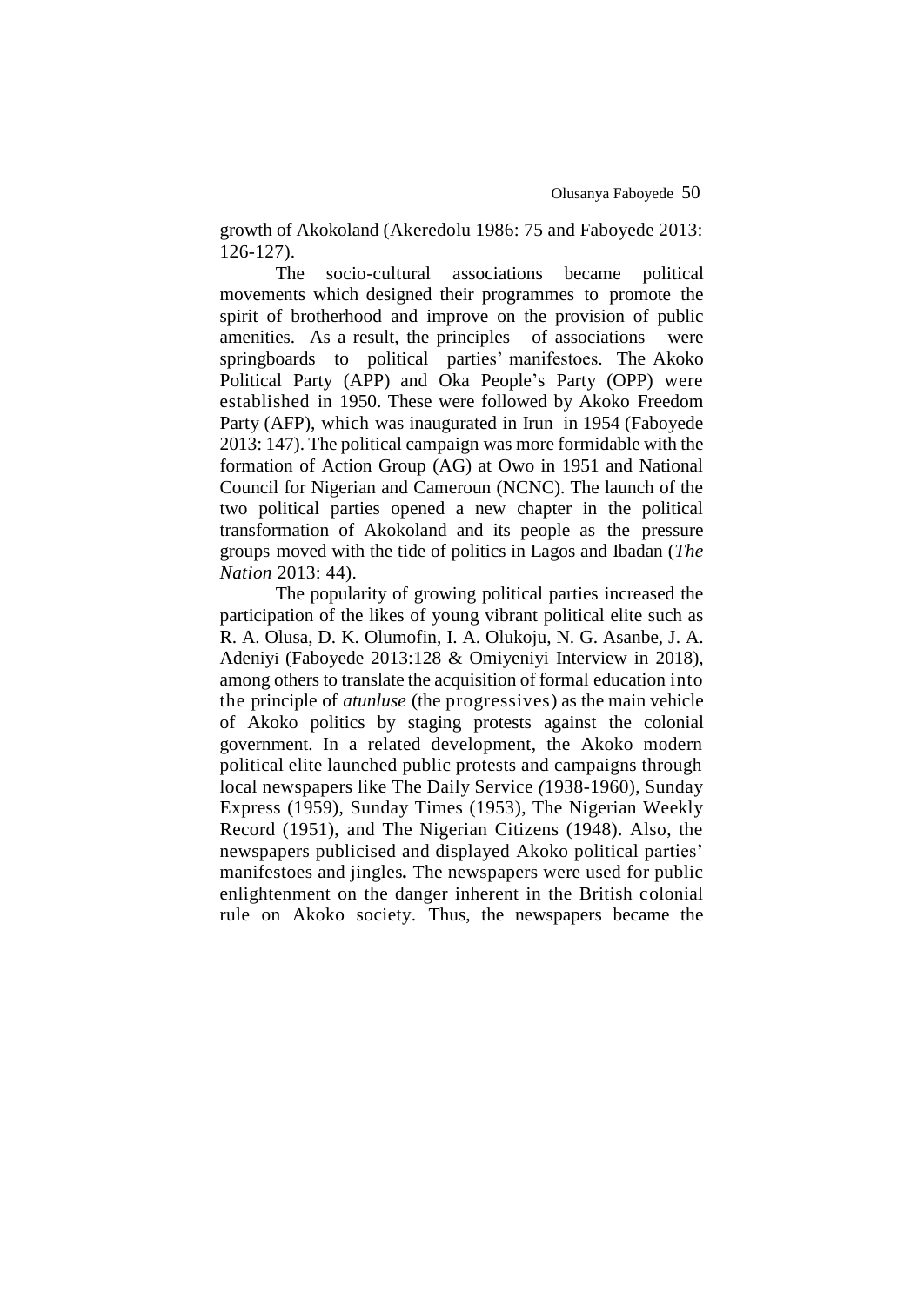mouthpiece of Akoko people in condemning colonial policies, especially the colonial socio-economic policy on taxation (Faboyede 2019:55-56).

# **Decolonisation: Change and Continuity in Akokoland, 1950- 1960**

The rise of educated traditional rulers like *Olukare* of Ikare, *Oba*  Amusa Momoh III, and *Olubaka* of Okaland, *Oba* Abraham Olapegbon Omowa marked a change in the British system of Indirect Rule in Akokoland. These traditional rulers acquired informal education and professional degrees. Literate traditional rulers, who are products of western education, saw themselves as contestants for power and influence. The pressure and high demand mounted on the British colonial administrators became unbearable due to the changing status of educated traditional kings and the practice of the philosophy of *igbákejì òrìṣà* (second-in-command to god) which depicts the sacredness of the kings that usually defied imagination (Crowder & Ikime 1970: 214).

The most noticeable change during the decolonisation in Akokoland can be traced to political structures. The radical alteration in the administrative and judicial re-organisation was in line with the indigenous judicial system of administration. It entailed the application of a combination of the native law and customs and the British legal practice (Faboyede 2013:54). The communal duties of clearing the market, keeping the bush paths, and repairing the houses of village Heads was taken over through direct labour of the worker of Public Works Division. Recreational services were provided by building hotels, Saw Mills, and post-offices to improve socioeconomic activities in Akokoland.

Dispensation of justice was one of the principal tests of the smooth running of the machinery of the Native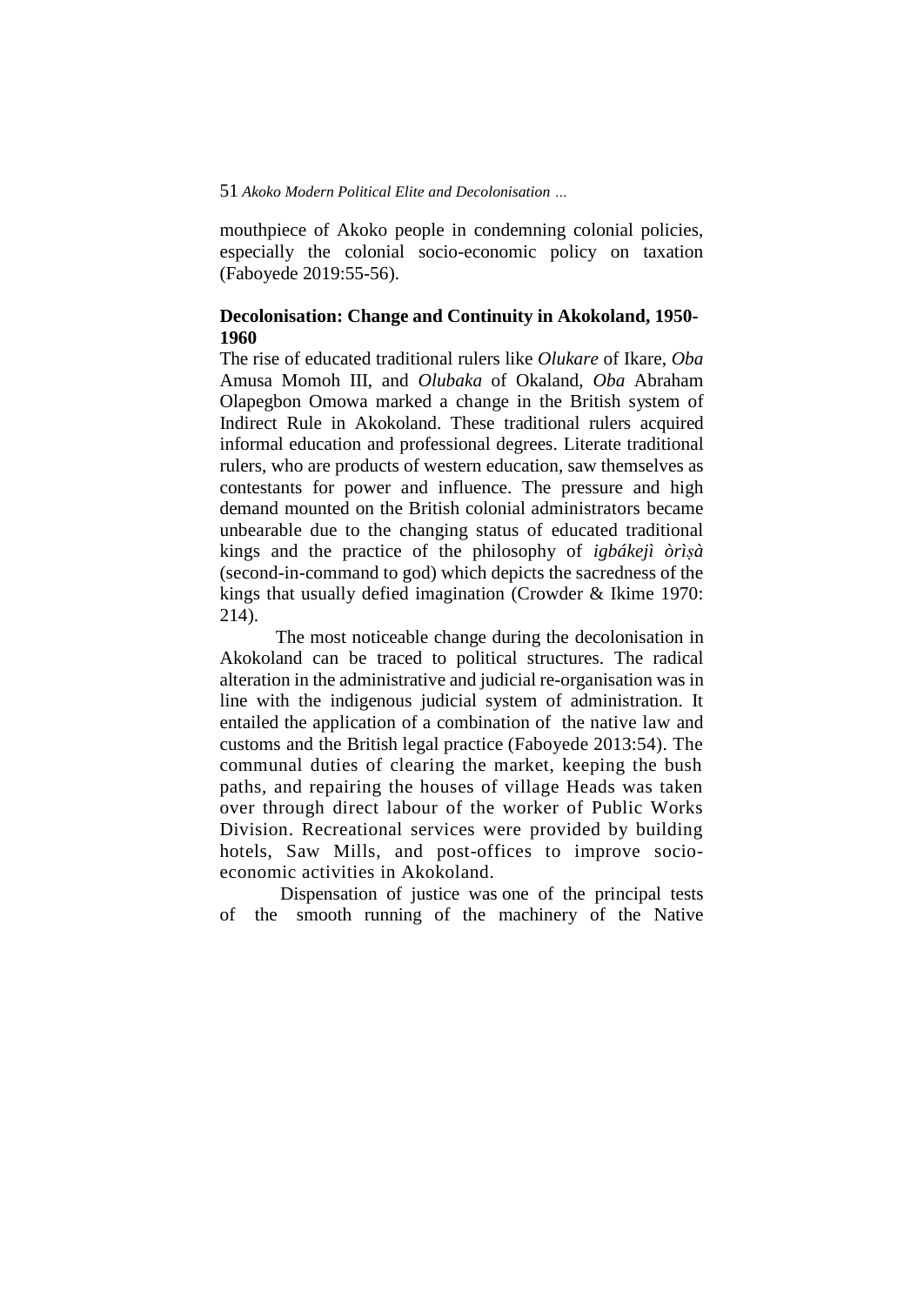### Olusanya Faboyede 52

Administration. The announcement of the Federation Union of Native Administration (FUNA) on July 7, 1942 that an educated person should be the President of the Native court aggrieved the king (*Oba*)*-*in-council (Cole 1975: 152-153 & Faboyede 2013:153).At the annual meeting, *pelupelu* (Council meetings of the recognised *Oba* in Akokoland) held between 1945 and 1947, the sacred status of the kings that had been relegated with the participation of the educated elites in colonial rule was reviewed and discussed. The indigenous system of administration was replaced with the British judicial system of justice. However, to some extent, the decision was rejected on the grounds that the pre-colonial judicial system should be honoured. Subsequently, the kings in Akokoland did not give their support to such rearrangement (Memorandum 7 & 8 and Arifalo 1979:425-426).

By this development, under the Native Administration, the sacred status of the traditional institutions was displaced as the modern political elites began to operate at different levels with diverse perceptions. Learning from A. Y. Yansane's observation, it can be viewed that domestication is making imported version of modernity to be more relevant to the society where the kings mainly became second fiddle in grassroots' administration (Yansane 1980:83). His view on the position of the kings further showed the danger of the involvement of traditional institutions in partisan politics. In spite of being biased, from the perspective of the native law and customs, it was forbidden for the monarch to participate in active politics (Partridge 1973: 22). Thus, the involvement of the kings, particularly the educated rulers in partisan politics and their concession to building of schools in Akoko towns and villages also prevailed on the change and socio-economic development, which increased the number of youths admitted into educational institutions. The kings in Akoko communities, for example, *Olukare* of Ikare, *Oba* Adu Momoh II; *Olubaka* of Okaland, *Oba*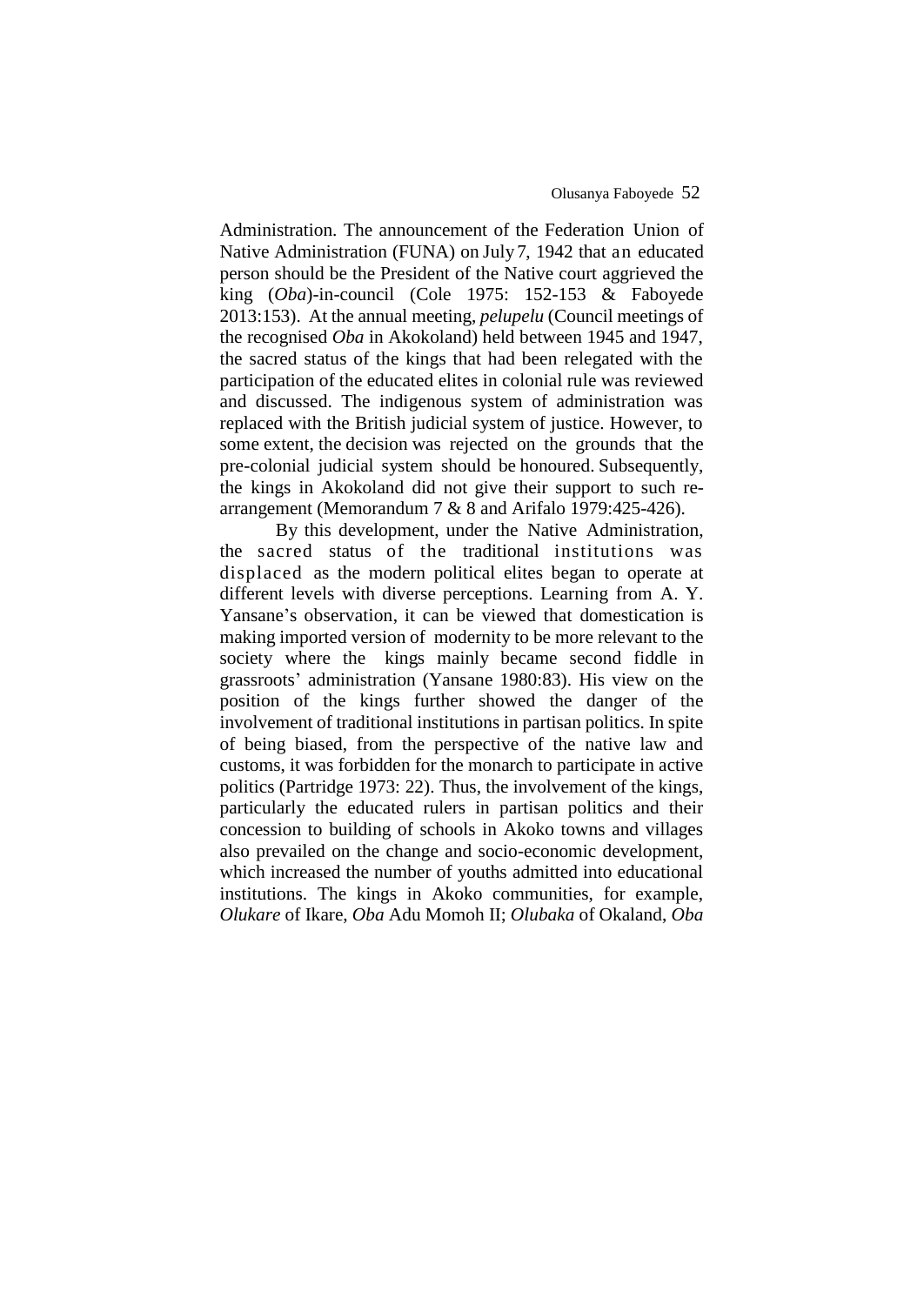Abraham Olapegbon Omowa; and the *Zaki* of Arigidi *Oba*  Asunmo Olanipekun II contributed to the establishment and growth of post-primary schools in Akoko District (*National Concord* 1984: 5 & Animasaun n.p: n.d.). Victory College Ikare was built in 1947 to appreciate the role of education on the socioeconomic activities and the political progress of Akoko communities (Akeredolu 1986: 66-67). Then, the privilege of going to school rejuvenated the political ambition and idea of young articulate intellectuals to be fitted into the positive exercise of decolonisation of Akoko community. By 1960, J. A. Adeniyi (B.A. 1957) and D. O. Kolawole had returned from Fourah Bay College. While Honorable I. A. Olukoju (MP) was elected in 1960; his opponent, Mr. Daodu, was a graduate; just as Honourable N. G. Asanbe (MP), J. O. Jacobs, L. O. Omojola (Second World War ex-serviceman), Mr. Obanla, Mr. Alareyo, J. A. Adeniyi, J. A. Asanbe, Olu Emidun, Amuda Awoyemi, F. J. Ayegbusi, and J. K. Yahaya actively participated in Akoko politics as led by the Action Group leader, R. A. Olusa from Akunnu/Ajowa axis, who mobilised the young graduates to embrace politics (Faboyede 2013:147 & Babadele<sup>2</sup> 2019 Interview) .

Notwithstanding, the political mobilisation by the educated elites influenced politics in Akokoland and, with the formation of different political parties, the politicians had options to join any political party of their choice (*The Headlines* 1991: 6 & Wann 21).

### **Conclusion**

This paper has shown that the role of the modern political elite in transforming Akokoland arose out of political consciousness with the emergence of political parties. It was understandable that development could be favourably achieved due to symbiotic relationship among different groups of people in a particular place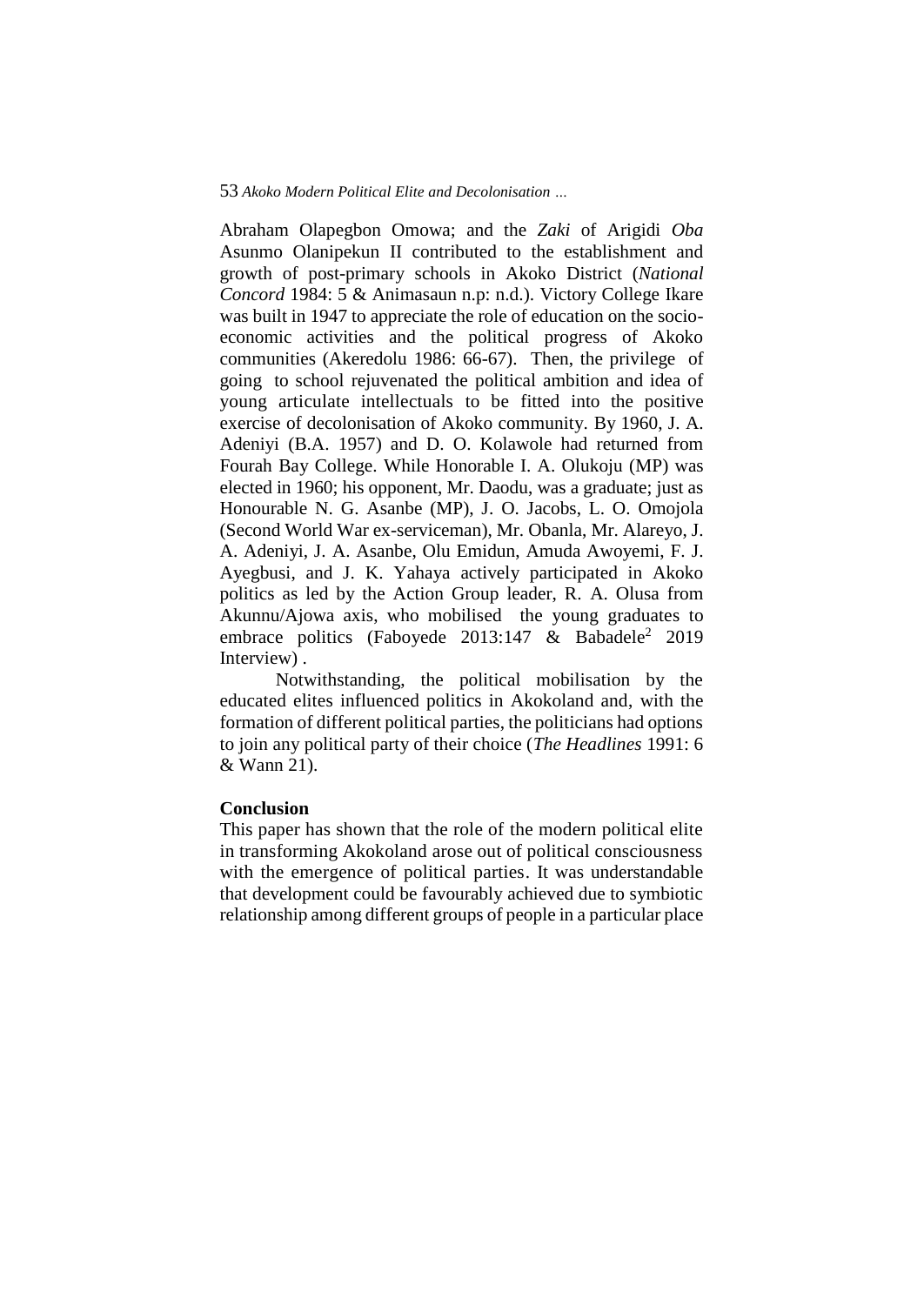(Munoz 1981: 20); as such, decolonisation in Akokoland was a gradual process and not an event. The paper reflected on the role of Akoko modern political elite in advancing socio-political and infrastructural development of Akokoland to a considerable level; and showed that it was an incident that marked the beginning of a transition. The paper, therefore, as an exposition of the relevance of socio-cultural associations and the emergence of political parties on the remaking of Akoko communities, concluded that the contributions of the Akoko modern political elite in socio-political activities enabled the people of Akokoland and eventually freed them from British political domination and cultural imperialism.

#### **Notes**

### **References**

- Adeboye, O. A. 1996. "The Ibadan Elite, 1893-1966", Unpublished PhD Thesis, Department of History, University of Ibadan, Ibadan
- Adegbulu, F. 2004. "Akoko-Yoruba and Akoko Edo: An Exploitation of Relations between Two Akoko Communities in the Pre-colonial Era", *AAU: African Studies Review*: Journal of the Department of History and International Studies, Adekunle Ajasin University, Akungba, Nigeria, vol. 3, no. 1, 185-187.

 $<sup>1</sup>$  see also the interview of Omiyeniyi, M. Adebukola, an active politician. She</sup> was interviewed on 04-07-2018 at No. 14, Ode Arikasen, Awolowo Road, Òbà-Akoko.

<sup>&</sup>lt;sup>2.</sup> Babadele, F. is a retired Principal and former Majority Leader of Ondo State House of Assembly. He was interviewed on 10-07-2019 at No. 87, Bababdele's Compound, Korowa Street, Ayegunlẹ-Ọka.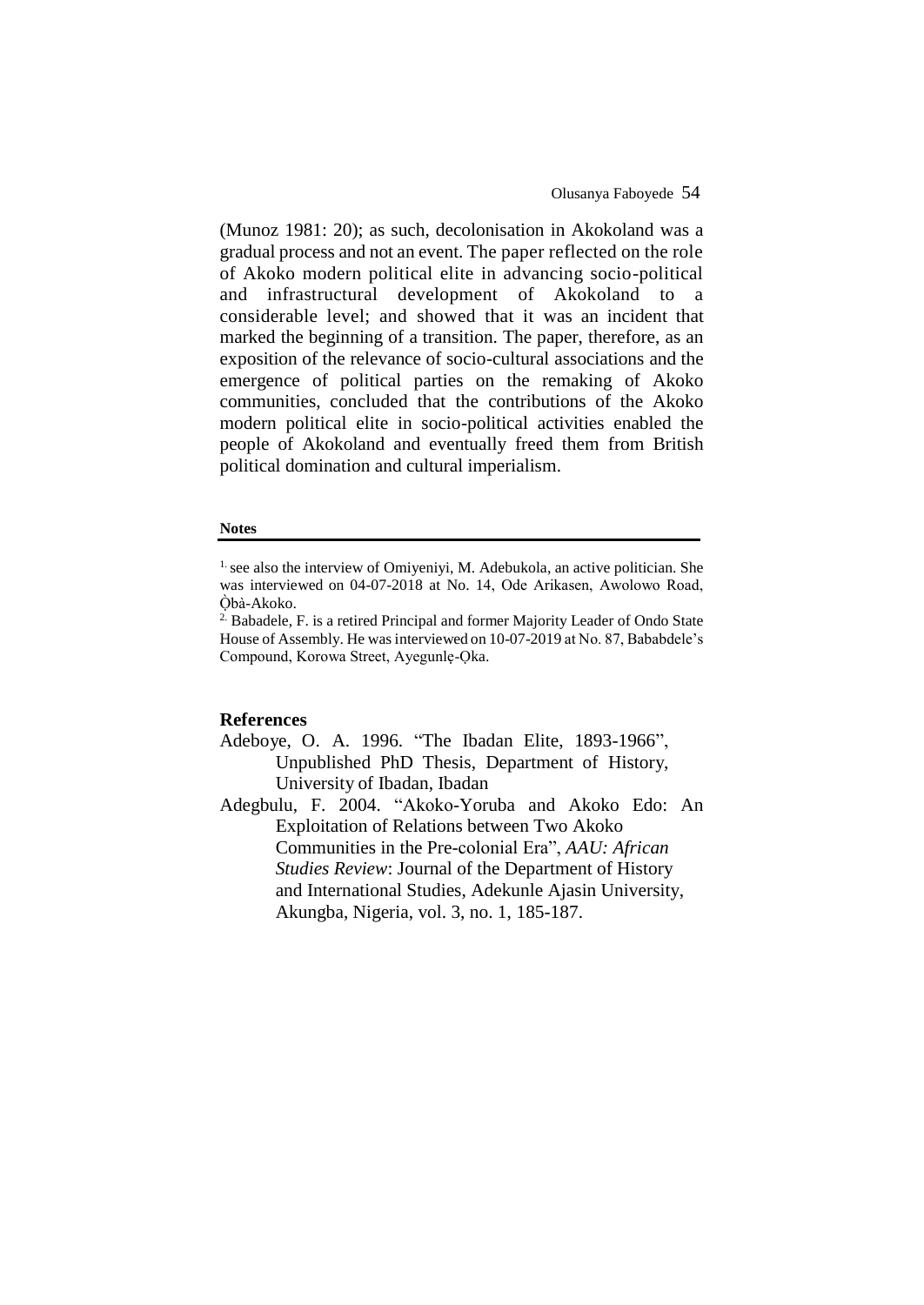Adesina, O. 2004. "Sub-ethnic Identities and the Crisis of Development in Contemporary Nigeria Perspective from the Ife-Modakeke Conflict", *AAU: African Studies Review:* A Journal of the Department of History and International Studies, Adekunle Ajasin University, Akungba-Akoko, Nigeria, no. 1 vol. 3, 1.

Akintoye, S. A. 1971. *Revolution and Power Politics in Yorubaland, 1840-1893: Ibadan Expansion and the Rise of Ekiti Parapo,* London: Longman.

Akomolafe, C. O. 1976. "Akoko under British Rule, 1900- 935" Masters of Philosophy (History) Thesis, University of Ife, Ile-Ife.

Animasaun, S. O. "Write-Up of Ikare", n.p: n.d. Unpublished.

Arifalo, S. O. "The Rise of Anti-Colonial Movement in Nigeria, 1908-1938", Department of History, University of Ife Seminar Papers delivered in 1978 and 1979.

Beinart, W. 1985. "Chieftaincy and the Concept of Articulation: South Africa ca. 1900-1950", *Canadian Journal of African Studies,* 19, no. 1, 91-98.

Beeley, J. H. 1934. "Intelligence Report on the Akoko District", N.A.I. CSO, 26/2, File No. 29667.

Comaroff, J. & J. L. Comaroff, 2011. *Theory from the South, or, How Euro-America Is Evolving Toward Africa,* U.S.A: Routledge.

Cole, P. 1975. *Modern and Traditional Elite in Politics of Lagos,*  London: Cambridge University press.

Coleman,J. S. 1971. *Nigeria Background to Nationalism*,Becker, Los Angeles: University of California Press.

Crowder, M. 1971. *West Africa under Colonial Rule,* London: Hutchinson Ltd.,

Crowder, M. & O. Ikime (eds.) 1970. *West Africa Chiefs: the Changing Status under Colonial Rule and Independence,* Ile-Ife: University Press.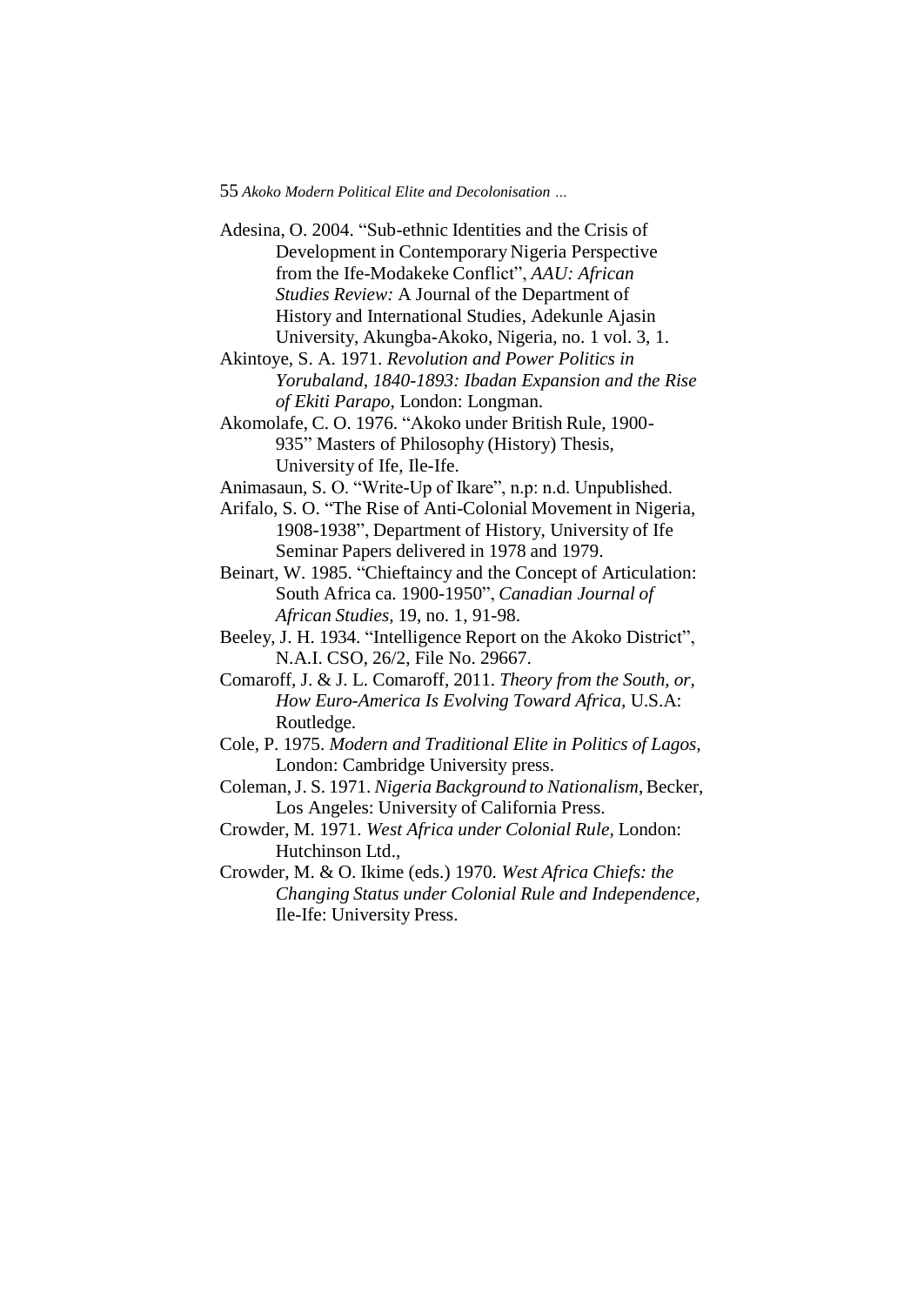Olusanya Faboyede 56

Dlakwa, H. D. n.d. *Traditional Political Values and Changing Political Order among Bura People of Borno State, Nigeria,* African Centre for Democratic Governance.

Faboyede, O. 2013. "The Akoko Elite, 1900-1960", PhD Thesis submitted to the Department of History and International Studies, Ekiti State University, Ado-Ekiti, Ekiti State, Nigeria.

Faboyede, O. 2019. "Impact of the Traditional and Western Educated Elite on Colonial Akoko 1900-1950", *AMU: Akungba Journal of the Humanities,* vol. 3, no1, 52-58.

Fallers, L.1955. "The Predicament of the Modern African Chiefs: An Instance from Uganda", *American Anthropologist,* New Series, 57, no. 2, 290.

Munoz, L. J. 1981. "Political Representation in the Traditional Yoruba Kingdom", *Journal of Historical Society of Nigeria (JHSN),* vol. 10, no.4, 21-22.

*National Concord,* December 22, 1984.

N. A. I. File No. 780, Owo Div., 1/1, 1945.

N. A. I. Provincial Administration Department No. 973, Owo Div., 1/1, 1949.

Oginni, F. G. 1973. *An Outline History of West Africa, 1000- 1800*, Lagos: Macmillan.

Okajare, S. T. 2004. "Akoko-Owo Relations from the Earliest Times to 1935: A Study in Inter-group Relations in Northeastern Yorubaland", unpublished MA Dissertation submitted to the Department of History and International Studies, Adekunle Ajasin University, Akungba-Akoko.

Olanipekun, M. A. (*Zaki* of Arigidi) 2004. Memorandum Submitted by *Oba* M. A. Olanipekun*, T*he *Zaki* of Arigidi, to the Committee for the Review of Chieftaincy Matters Bordering on Paramountcy and Consenting Authority.